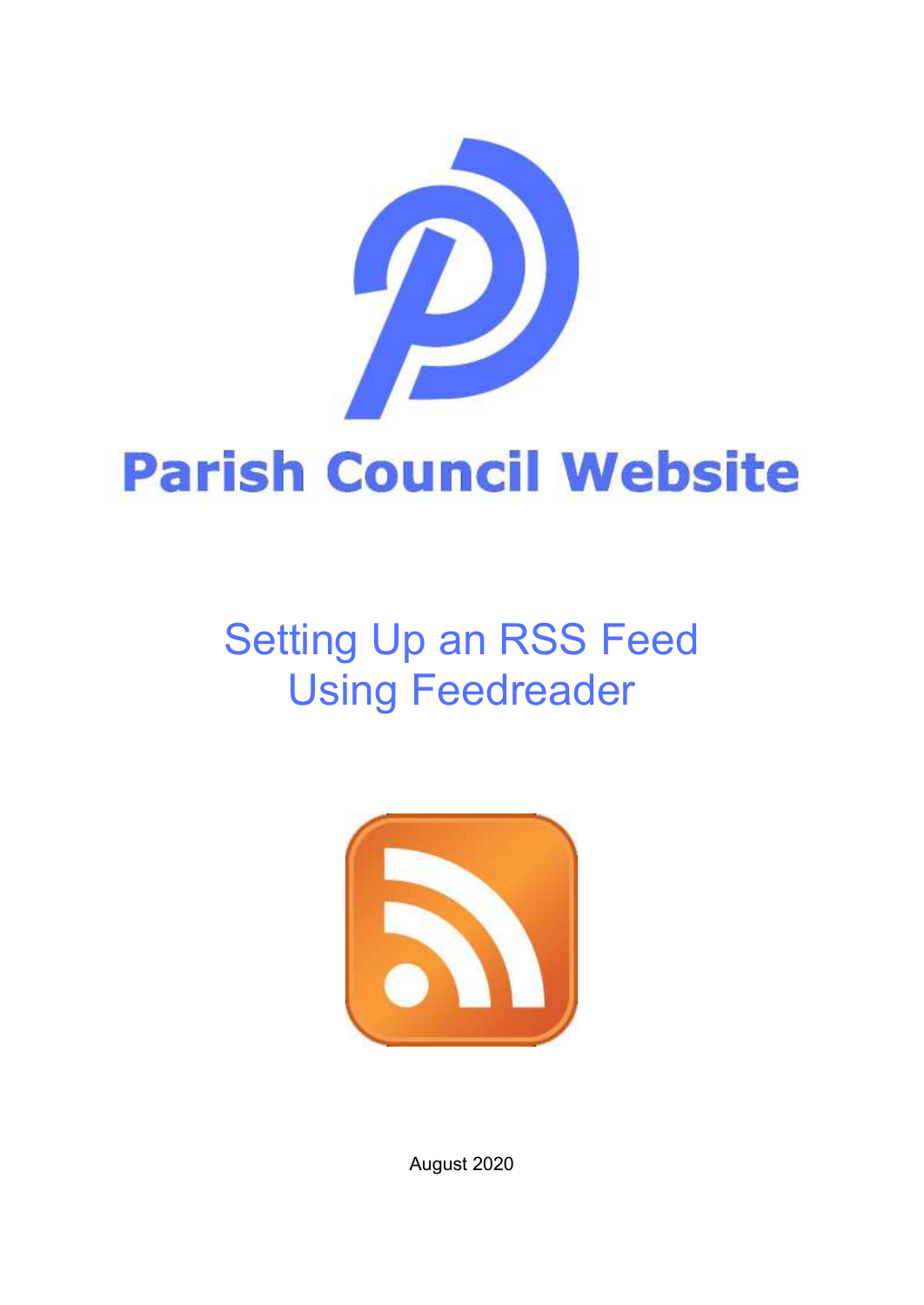## Introduction.

RSS Feeds have been with us for years but rarely discussed.

In simple terms an RSS Feed tells you when changes have been made to pages on a website.

Many sites ask you to join their mailing list, an RSS Feed combined with an RSS Reader does the same job but without you having to give the website your contact details.

One of the best RSS Readers is Feedreader and this tutorial will guide you through the process one step at a time.

Remember, once you've set up Feedreader on your computer you can import RSS Feeds from as many sites as you want to follow and each time a website makes a change Feedreader will ping and a notification will pop-up in the bottom right hand corner of your screen telling you which site has updated. You can then open Feedreader, click on the link and Feedreader will open the page in your favourite browser.

## **Installation.**

The first step is to download Feedreader.

Go to Google and enter "Download Feedreader" in the search box and click Enter.

| <b>Country</b><br>$\mathbf{r}$<br>$\psi \to G$ . Or insert loops in the $i$ - $W$ |                                    | $\begin{array}{c} \circ \\ \circ \end{array} \quad \begin{array}{c} \circ \\ \circ \end{array} \quad \begin{array}{c} \circ \\ \circ \end{array}$ |
|-----------------------------------------------------------------------------------|------------------------------------|---------------------------------------------------------------------------------------------------------------------------------------------------|
|                                                                                   |                                    |                                                                                                                                                   |
|                                                                                   |                                    | 丗                                                                                                                                                 |
|                                                                                   |                                    |                                                                                                                                                   |
|                                                                                   | Google                             |                                                                                                                                                   |
|                                                                                   |                                    |                                                                                                                                                   |
|                                                                                   |                                    |                                                                                                                                                   |
|                                                                                   | G. Download Feedmader              |                                                                                                                                                   |
|                                                                                   | 1. Dawrent Feedmate: Compe Stack-  |                                                                                                                                                   |
|                                                                                   | 4. Its vehicles the character 3.14 |                                                                                                                                                   |
|                                                                                   | C dounload feed reader for ubuntu  |                                                                                                                                                   |
|                                                                                   | This feedbracker download          |                                                                                                                                                   |
|                                                                                   | $^\ast$                            |                                                                                                                                                   |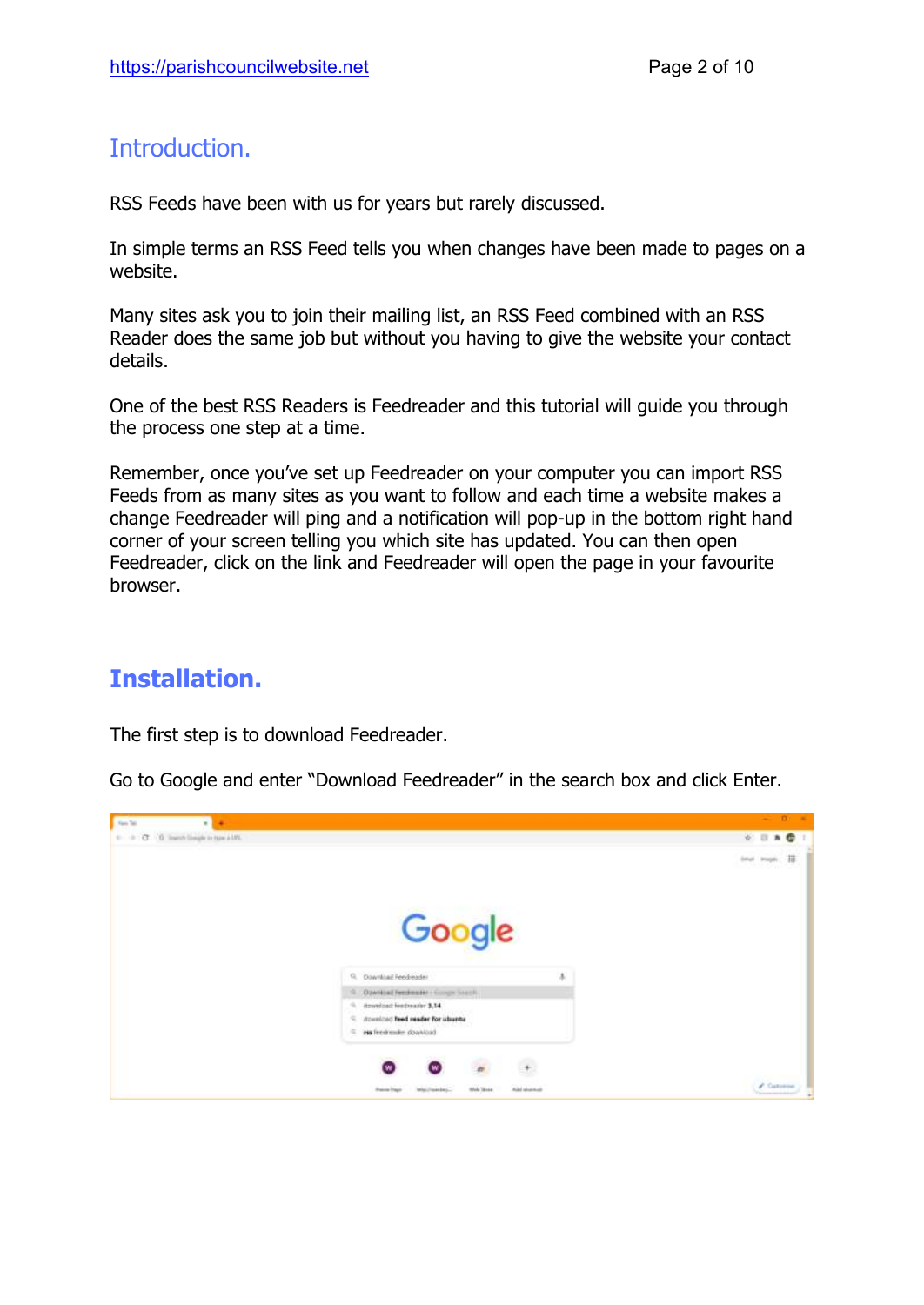Your search should deliver this page:



Click on the first listing which is the official Feedreader Website and this page will open:

| G Inchestrates (Service &                                                                                                 |                                                                                                  | $-$ 0 $-$                                              |
|---------------------------------------------------------------------------------------------------------------------------|--------------------------------------------------------------------------------------------------|--------------------------------------------------------|
| (T & hedmain crystocolum)                                                                                                 |                                                                                                  | $\begin{array}{c} \circ \\ \circ \\ \circ \end{array}$ |
|                                                                                                                           | <b>Gent canel</b>                                                                                |                                                        |
|                                                                                                                           | <b>B</b> made<br><b>Bill Chair Pinger</b>                                                        |                                                        |
|                                                                                                                           | like box \$1.01 of court branch; by Joan from                                                    |                                                        |
| <b>Download Feedreader</b>                                                                                                | News and ortales                                                                                 |                                                        |
|                                                                                                                           | Content Curatha For Newtons, 3 Easy<br>Stirre To Boot Vaul Connect Realisty                      |                                                        |
| MIST                                                                                                                      | How to tree, www.Witter's Book<br>family Globertz and reduct alleged                             |                                                        |
| <b>Feedvesder Online</b>                                                                                                  | <b>R Engage Sauces Taur Butate</b><br>New York Fred                                              |                                                        |
| If you don't wait to matell enything on your computer, use finalisation (mana-<br><b>Download Feedreader</b>              | Who is TRUMPers at armitte un fater<br>ment from Injects fulls it and where<br><b>BOCERRINGT</b> |                                                        |
| <b>WARRANT COMMITTEE OF A STATE OF A</b><br>This is the version that rough users clowmiast.<br>and production in the com- | Information Ownstall as Human Resis-<br>shipbenty causes symphons and                            |                                                        |
| · Diserban Handler<br>a Communication and the<br>Herichten um impure Fredinger 2120 market                                | <b>Business Depart H. Committee Committee</b>                                                    |                                                        |
| <b>IF</b> Insulanzia 21ther, and the                                                                                      |                                                                                                  | <b>Bank of M</b>                                       |

Scroll down a little and click on the link "Download Installer"

When the download has finished, if you're using the Chrome Browser or Microsoft Edge, the Feedreader.exe file will appear in the bottom left hand corner of your browser window. If you're using Firefox a window will appear asking you to Save The File. Click on "Save File". When the download is complete a downward pointing arrow will appear in the top right of the browser window, click on this and the window that opens.

Your screen will then go blank except for one window in the middle of the screen which invites you to install Feedreader – Click on "Yes"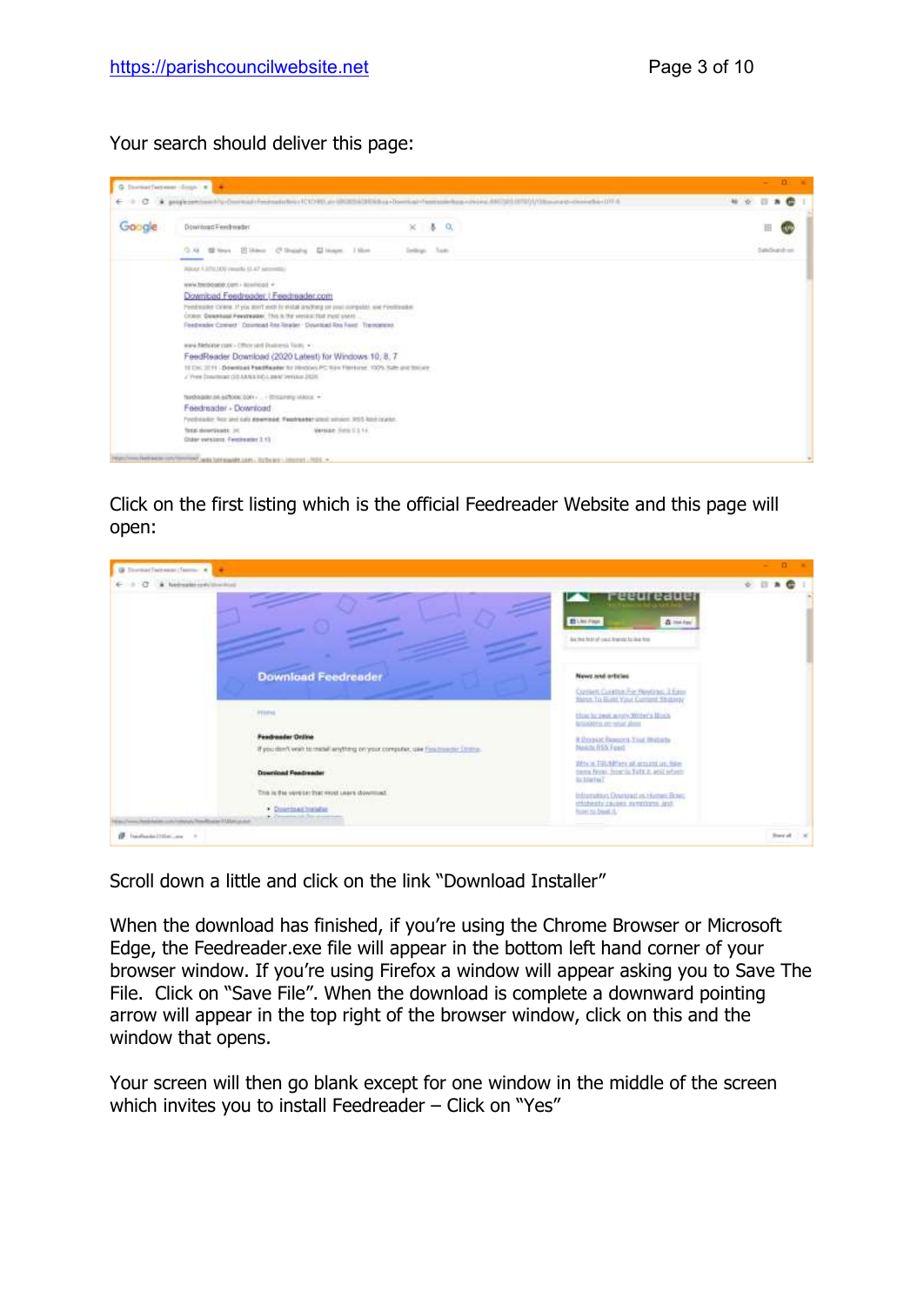Next you will be presented with a series of windows. Please click on "OK" or "Next" for each one that appears. Here are the windows:

|  | <b>Select Setup Language</b> |                                                                                                                                                                                                                                                     | ×              |
|--|------------------------------|-----------------------------------------------------------------------------------------------------------------------------------------------------------------------------------------------------------------------------------------------------|----------------|
|  |                              | Select the language to use during the installation:                                                                                                                                                                                                 |                |
|  | English                      |                                                                                                                                                                                                                                                     |                |
|  | Setup - FeedReader           | OK<br>Cancel                                                                                                                                                                                                                                        | ×              |
|  |                              | <b>Welcome to the FeedReader</b><br><b>Setup Wizard</b><br>This will install FeedReader 3.14 on your computer.<br>It is recommended that you close all other applications before<br>continuing.<br>Click Next to continue, or Cancel to exit Setup. |                |
|  |                              |                                                                                                                                                                                                                                                     | Next<br>Cancel |

### Accept the agreement

| License Agreement                                                                                                                                                                                                                    |  |  |
|--------------------------------------------------------------------------------------------------------------------------------------------------------------------------------------------------------------------------------------|--|--|
| Please read the following important information before continuing.                                                                                                                                                                   |  |  |
| Please read the following License Agreement. You must accept the terms of this<br>agreement before continuing with the installation.                                                                                                 |  |  |
| i-Systems Inc. hereby gives you a non-exclusive license to use the software<br>Feedreader the Software).<br>You may:                                                                                                                 |  |  |
| - use the Software on any single computer or any combination of computers within<br>your enterprise:<br>- copy the Software for archival purposes, provided any copy contains all of the<br>original Software's proprietary notices. |  |  |
| You may not:<br>- permit other individuals outside of the enterprise to use the Software except under<br>the terms listed above:<br>- modify, translate, reverse engineer, decompile, disassemble (except to the extent              |  |  |
| I accept the agreement                                                                                                                                                                                                               |  |  |
| () I do not accept the agreement                                                                                                                                                                                                     |  |  |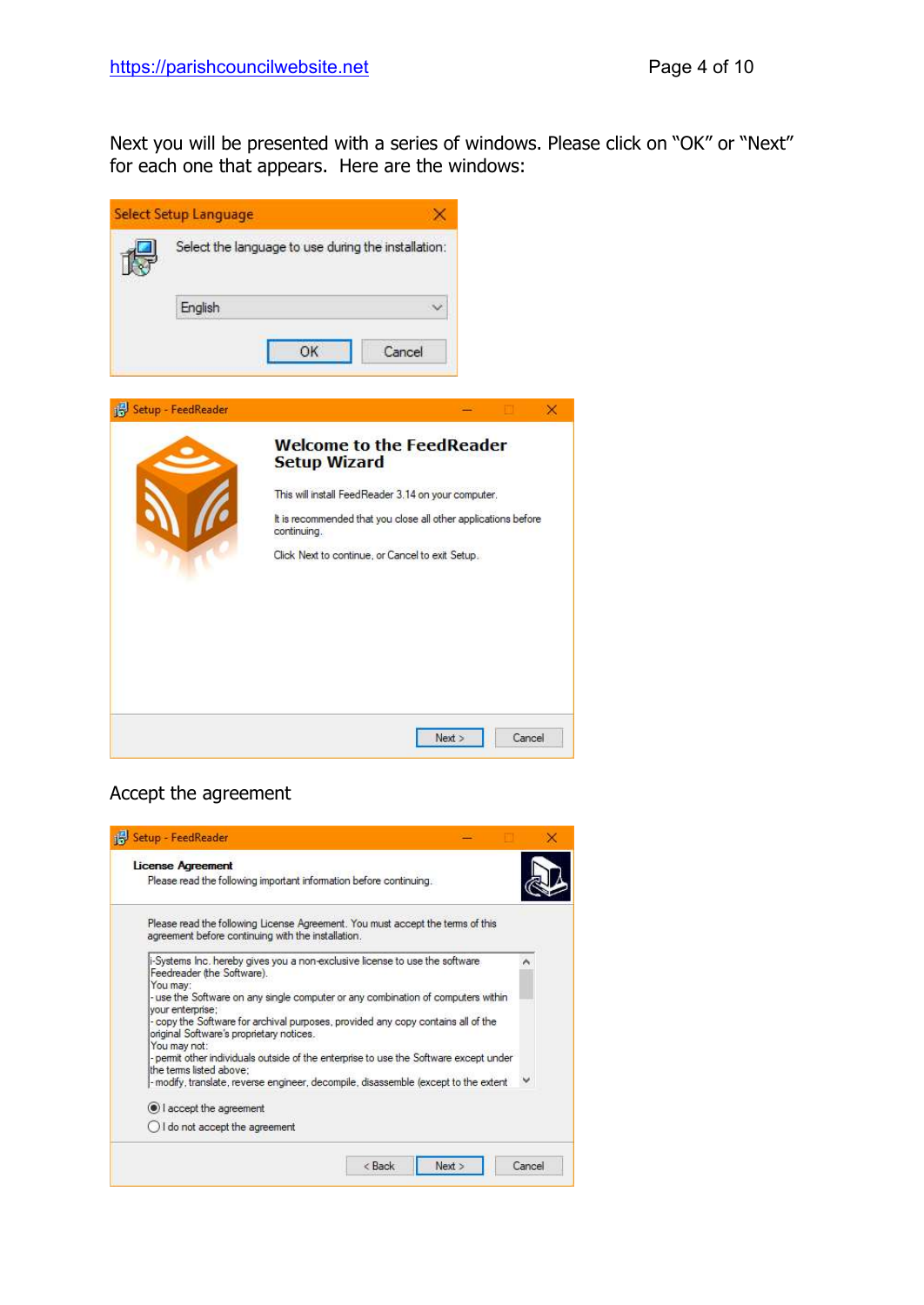| Setup - FeedReader<br>х                                                                                      |
|--------------------------------------------------------------------------------------------------------------|
| <b>Select Destination Location</b><br>Where should FeedReader be installed?                                  |
| Setup will install FeedReader into the following folder.                                                     |
| To continue, click Next. If you would like to select a different folder, click Browse.                       |
| C:\Program Files (x86)\FeedReader30<br>Browse                                                                |
| At least 12.3 MB of free disk space is required.                                                             |
| Next<br>< Back<br>Cancel                                                                                     |
|                                                                                                              |
| Setup - FeedReader<br>х                                                                                      |
| Select Start Menu Folder<br>Where should Setup place the program's shortcuts?                                |
| Setup will create the program's shortcuts in the following Start Menu folder.                                |
| To continue, click Next. If you would like to select a different folder, click Browse.                       |
| FeedReader<br>Browse                                                                                         |
|                                                                                                              |
| < Back<br>Next<br>Cancel                                                                                     |
| Setup - FeedReader<br>×                                                                                      |
|                                                                                                              |
| <b>Select Additional Tasks</b><br>Which additional tasks should be performed?                                |
| Select the additional tasks you would like Setup to perform while installing FeedReader,<br>then click Next. |
| Additional actions                                                                                           |
| Configure software to run on portable disk                                                                   |
| Additional icons:<br>○ Create a desktop icon                                                                 |
| Create a Quick Launch icon                                                                                   |
|                                                                                                              |
| < Back<br>Next<br>Cancel                                                                                     |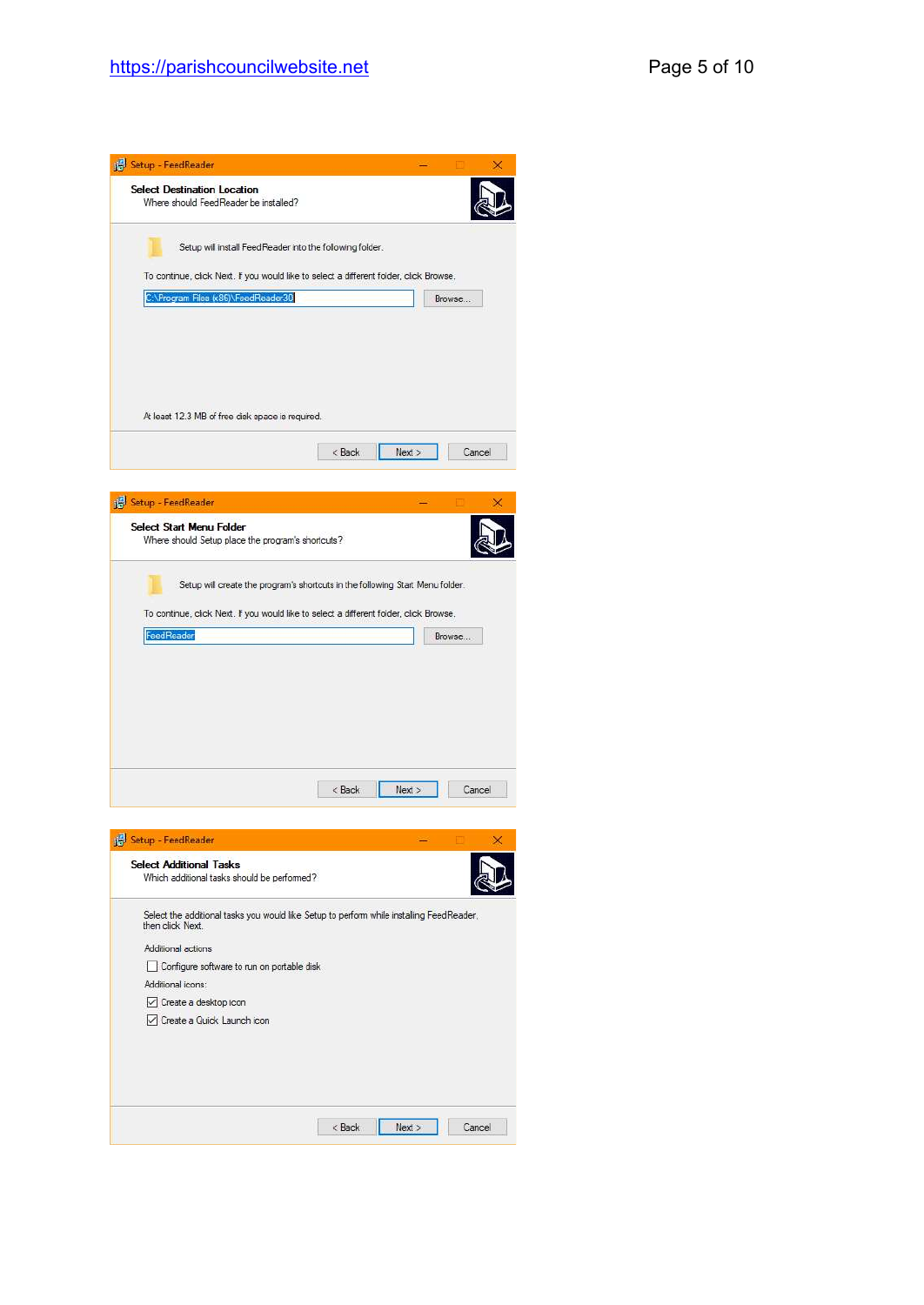#### And finally click on "Install"

| Setup - FeedReader                                                                                                                                                                                |         |        |
|---------------------------------------------------------------------------------------------------------------------------------------------------------------------------------------------------|---------|--------|
| Ready to Install<br>Setup is now ready to begin installing FeedReader on your computer.                                                                                                           |         |        |
| Click Install to continue with the installation, or click Back if you want to review or<br>change any settings.                                                                                   |         |        |
| Destination location:<br>C:\Program Files (x86)\FeedReader30<br>Start Menu folder:<br>FeedReader<br>Additional tasks:<br>Additional icons:<br>Create a desktop icon<br>Create a Quick Launch icon |         |        |
| ĕ                                                                                                                                                                                                 |         |        |
| < Back                                                                                                                                                                                            | Install | Cancel |

After a few seconds Feedreader will be installed.

If it doesn't open automatically click on the icon on your desktop or use the Windows 10 Menu.

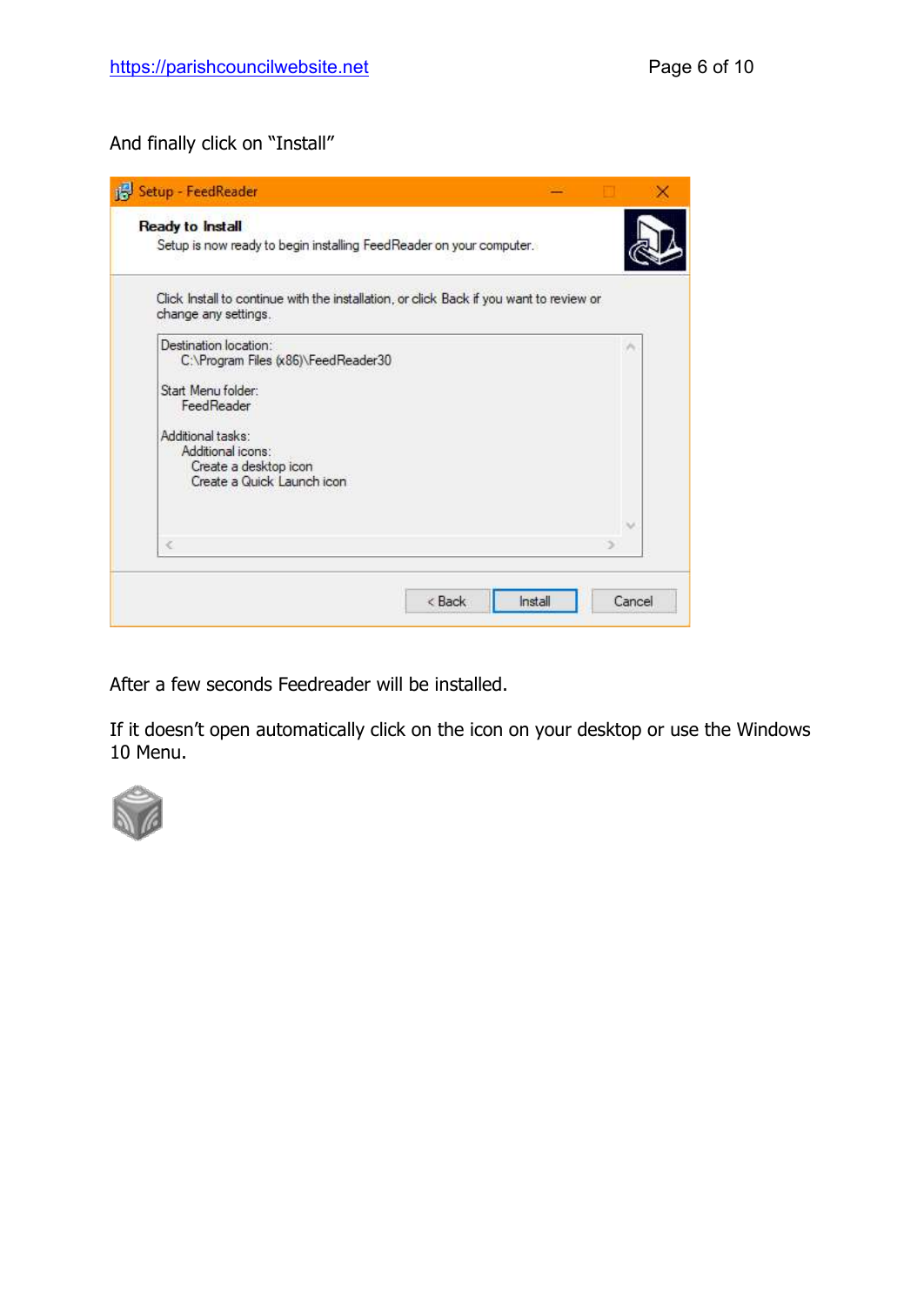## **Using Feedreader.**

Now you've successfully installed Feedreader we need to give it something to read.

|  |                                                                                                                                                                                                                                                                                                                                                                                                                                                                                            | <b>NOW NO</b>                                                                                                   |
|--|--------------------------------------------------------------------------------------------------------------------------------------------------------------------------------------------------------------------------------------------------------------------------------------------------------------------------------------------------------------------------------------------------------------------------------------------------------------------------------------------|-----------------------------------------------------------------------------------------------------------------|
|  | <b>THINK</b><br>$\frac{1}{2} \left( \frac{1}{2} \right) \left( \frac{1}{2} \right) \left( \frac{1}{2} \right) \left( \frac{1}{2} \right) \left( \frac{1}{2} \right) \left( \frac{1}{2} \right) \left( \frac{1}{2} \right) \left( \frac{1}{2} \right) \left( \frac{1}{2} \right) \left( \frac{1}{2} \right) \left( \frac{1}{2} \right) \left( \frac{1}{2} \right) \left( \frac{1}{2} \right) \left( \frac{1}{2} \right) \left( \frac{1}{2} \right) \left( \frac{1}{2} \right) \left( \frac$ | <b>Filter</b><br>$\frac{1}{2} \left( \frac{1}{2} \right) \left( \frac{1}{2} \right) \left( \frac{1}{2} \right)$ |
|  |                                                                                                                                                                                                                                                                                                                                                                                                                                                                                            |                                                                                                                 |
|  |                                                                                                                                                                                                                                                                                                                                                                                                                                                                                            |                                                                                                                 |
|  |                                                                                                                                                                                                                                                                                                                                                                                                                                                                                            |                                                                                                                 |
|  |                                                                                                                                                                                                                                                                                                                                                                                                                                                                                            |                                                                                                                 |
|  |                                                                                                                                                                                                                                                                                                                                                                                                                                                                                            | 89 99 903                                                                                                       |
|  | Wetcomat<br><b>COUNTY</b><br>11.000                                                                                                                                                                                                                                                                                                                                                                                                                                                        |                                                                                                                 |

For the purpose of this tutorial we will be using the RSS Feed from Lane End Parish Council, you will probably want the feed from a different site or sites so you will need to go to the website you want to watch.

| <b>B</b> Leadquillagh Lines | to meet participates in que                                                                                                            | 日本 日本春       |
|-----------------------------|----------------------------------------------------------------------------------------------------------------------------------------|--------------|
| Ġ.                          | This worked is seen contact to store your accountably participant you in the word for site. No personal 2 Members promotion is record. |              |
|                             | Lane End<br>News Gold's Doctors's Salesy Hart Cotact                                                                                   | <b>BELLY</b> |
| $\alpha$                    |                                                                                                                                        |              |

Once you've reached the site you'll need to look for the RSS Feed and this is usually shown as the RSS Logo. In the case of the Lane End website it's located in the footer.

| Ò | Lane End            |                                                                                                                          |                                                                          | $\label{eq:optimal} \eta(\alpha) = \Delta \eta(\beta) - 2 \eta(\alpha) \alpha + - 2 \eta(\alpha) - \eta(\alpha) - 2 \eta(\alpha) + \cdots.$ |          |
|---|---------------------|--------------------------------------------------------------------------------------------------------------------------|--------------------------------------------------------------------------|---------------------------------------------------------------------------------------------------------------------------------------------|----------|
|   | <b>WIL WORK 2.8</b> | <b>STATISTICS</b><br><b>Contacts:</b><br><b>Term Care</b><br><b>Frank Compre</b><br><b>Channels</b><br><b>TRA</b> Drivey | Office<br><b>FORM NH</b><br>mgly Matorities<br>ero ett.<br>An antarkitas | Information<br><b>MAX</b> (1997)                                                                                                            | $\sigma$ |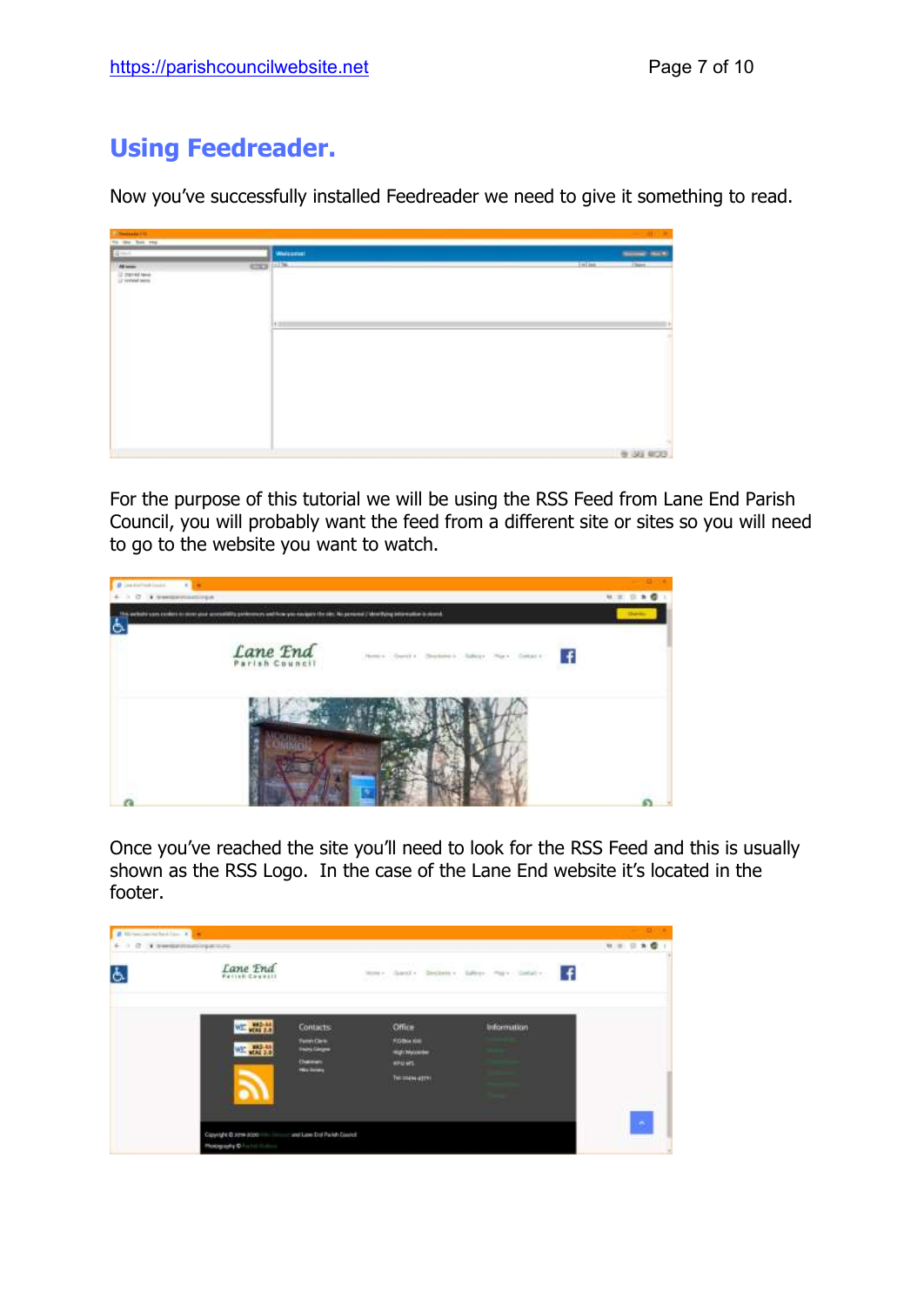Websites vary on how they deliver the location of the RSS Feed. Some will open a new page, some will copy the address to your clipboard.

On our websites we provide an RSS page which explains more about RSS and of course links to this tutorial.

When you open the page you will find the address of the RSS Feed at the end of the text section.



Highlight and copy the address as shown above.

Now go to Feedreader and click on "New" and paste the address in the space next to the "New" button.

| <b>ECONOMIC LTD</b><br>The View Task Help |  |                                       |                               | $ a$<br>- 4                          |
|-------------------------------------------|--|---------------------------------------|-------------------------------|--------------------------------------|
| <b>Bien</b>                               |  | Add Next                              |                               | <b><i><u>Sent price</u></i></b><br>œ |
| of your<br>Thereof plans<br>Lansan Land   |  | COD Hollywood automotive on<br>$+100$ | $\overline{\circ}$<br>THE TWO | biurre                               |
|                                           |  |                                       |                               |                                      |
|                                           |  | 437.00                                |                               | 巴                                    |
|                                           |  |                                       |                               |                                      |
|                                           |  |                                       |                               |                                      |
|                                           |  |                                       |                               |                                      |
|                                           |  |                                       |                               | <b>6 33 800</b>                      |

And click on "OK"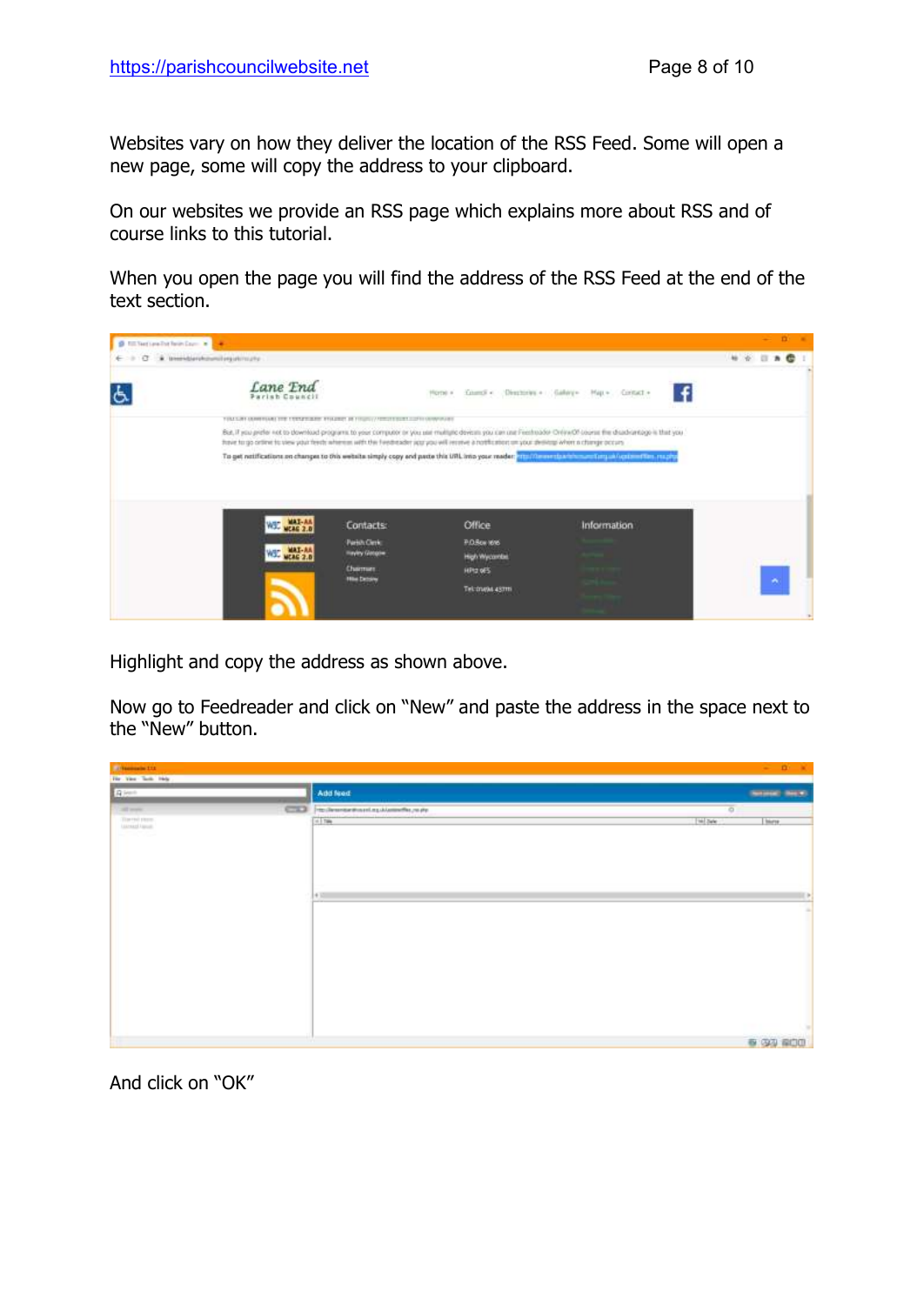The feed should now appear.

| <b>ECONOMIC LTD</b>                                                                                                                                                                                                                                                                                                             |          | $-0.1$                                                                                                                                                |                                                                                                                                                                                                                                                                                               |
|---------------------------------------------------------------------------------------------------------------------------------------------------------------------------------------------------------------------------------------------------------------------------------------------------------------------------------|----------|-------------------------------------------------------------------------------------------------------------------------------------------------------|-----------------------------------------------------------------------------------------------------------------------------------------------------------------------------------------------------------------------------------------------------------------------------------------------|
| The View Task Help                                                                                                                                                                                                                                                                                                              |          |                                                                                                                                                       |                                                                                                                                                                                                                                                                                               |
| <b>B</b> ien                                                                                                                                                                                                                                                                                                                    |          | Lane End: Parish Council                                                                                                                              | <b>SHIPPER SHEWS</b>                                                                                                                                                                                                                                                                          |
| Ab celest<br><b>The Contract of Contract of Contract of Contract of Contract of Contract of Contract of Contract of Contract of Contract of Contract of Contract of Contract of Contract of Contract of Contract of Contract of Contract of C</b><br>Case test Family (Lucy)<br>Li Varned Heuth<br><b>El Terrad senso (TIT)</b> | $\equiv$ | alm-<br>٠<br>pleasing<br>W-7-Lill in<br><b>FootputTry-map</b><br><b>Medium</b><br>assurance<br>about<br><b>Interchiave</b><br>contact<br>· EXITATIONS | <b>THE Date</b><br><b>Barne</b><br>· 11:57 00/08/2000 tarm ind Park !!<br>- 12:30 20107/2026 Law End Park<br>- 13:20 20/07/2020 Lave Ltd Park<br>- 12:30 20/07/2030 Lawrend Park<br>1 11:20 20107/2010 Law End Park<br>- 12:20 20/07/2020 Lane End Park<br>- 12:20 29/07/2020 Earn Fed Park + |
| <b>Talet created</b>                                                                                                                                                                                                                                                                                                            |          |                                                                                                                                                       | 6 99 800                                                                                                                                                                                                                                                                                      |

When you first receive a feed all the information contained in the feed will be unread so the first thing to do is to right click on the feed name (in this case Lane End Parish Council) and click on "Mark this feed read", then right click again and select "Edit Feed".

| <b>ECONOMIC 111</b><br>The View Task Help |                                                                                                                                                                                                                                                                                                                                                                                                                                                                                                                                                                                                  | $-0.1$            |
|-------------------------------------------|--------------------------------------------------------------------------------------------------------------------------------------------------------------------------------------------------------------------------------------------------------------------------------------------------------------------------------------------------------------------------------------------------------------------------------------------------------------------------------------------------------------------------------------------------------------------------------------------------|-------------------|
| <b>A</b> Hele                             | Edit "Lane End: Parish Council"                                                                                                                                                                                                                                                                                                                                                                                                                                                                                                                                                                  | <b>SHINK BILE</b> |
| participants from 215<br>u                | Les fot Festivant<br><b>Text turns</b><br>with.<br>HE.<br>Filter, Street data in board org ab Ludwig Rie, Inc., Pal.<br><b>Linner</b><br>Years of<br>DV-17<br><b>Vehall</b><br><b>Active car</b><br>14MM admin<br><b>Intelligibian</b><br><b>Industrial</b><br>Matuhic promise.<br>1-MAIN<br>Zelecting<br>5 HELMAL<br>(i) virules<br>Ltd enriqueme<br>120 mrs/6ds<br>30 rendes<br>Hit rancties<br><b>CONTRACTOR</b><br>$\frac{1}{2}$<br>Lost candole<br><b>E-haze</b><br><b>TRATIFIED</b><br>$\frac{1}{2} \frac{\partial \mathbf{u}}{\partial \mathbf{u}}$<br>Isda<br><b>Theselverbox</b><br>--- | ٠                 |
|                                           |                                                                                                                                                                                                                                                                                                                                                                                                                                                                                                                                                                                                  | 6 99 800          |

Click on the drop down for "Update Period" and set how often you want Feedreader to check for changes to the feed and then click "Save". To close this window there is a small x in a circle in the top right.